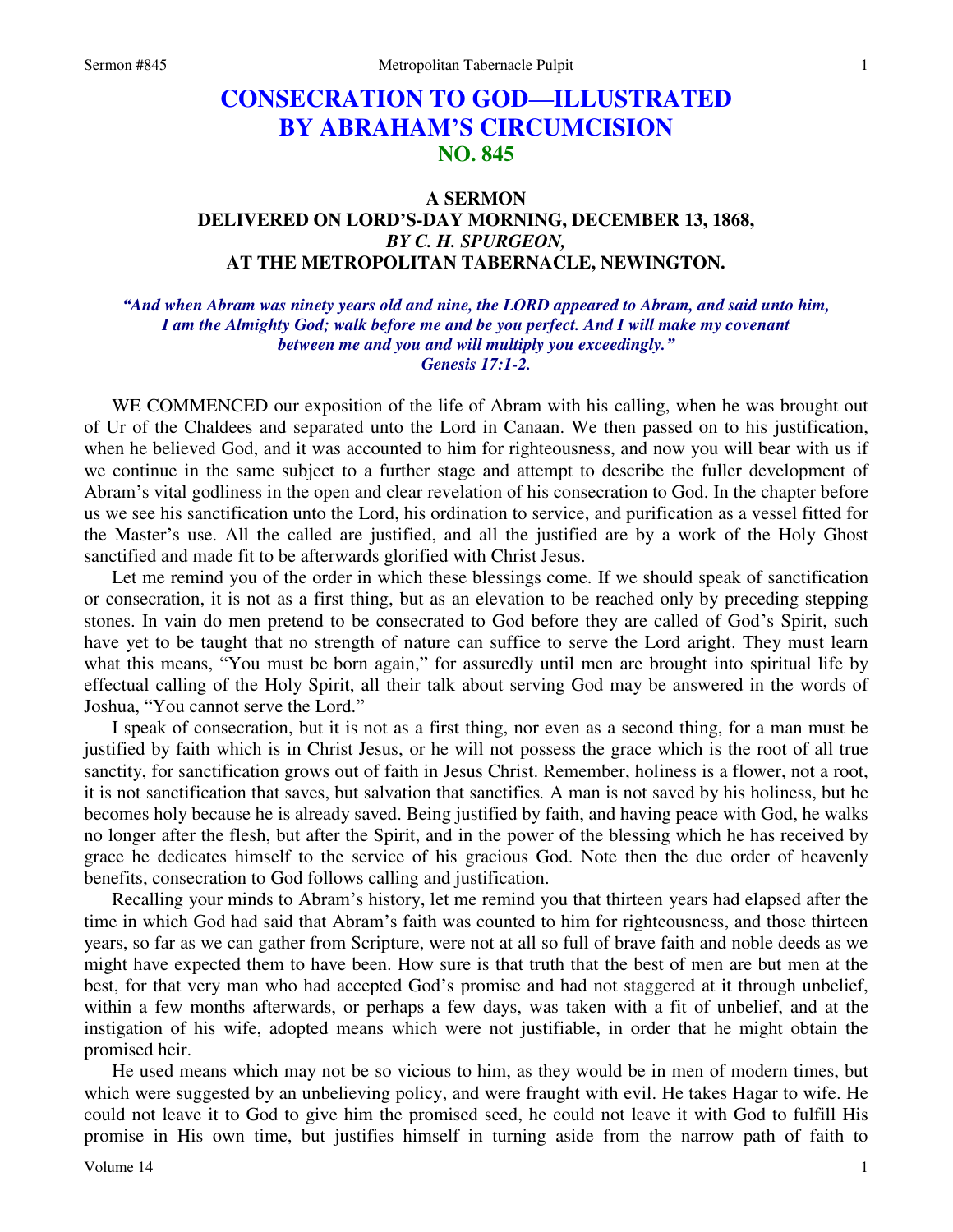accomplish by doubtful methods the end which God Himself had promised and undertaken to accomplish.

 How shorn of splendor is Abram seen when we read of him, "and Abram hearkened unto the voice of Sarai!" That business of Hagar is to the patriarch's deep discredit, and reflects no honor at all upon either him or his faith. Look at the consequences of his unbelieving procedure! Misery soon followed. Hagar despises her mistress, Sarai throws all the blame on her husband, the poor bondwoman is so hardly dealt with that she flees from the household. How much of real cruelty may be meant by the term "dealing hardly," I cannot tell, but one marvels that such a man as Abram allowed one who had been brought into such a relationship with him, to be heedlessly chased from his house while in a condition requiring care and kindness.

 We admire the truthfulness of the Holy Spirit that He has been pleased to record the faults of the saints without extenuating them. Biographies of good men in Scripture are written with unflinching integrity, their evil recorded as well as their good. These faults are not written that we may say, "Abraham did so-and-so, therefore we may do it." No, brethren, the lives of these good men are warnings to us as well as examples, and we are to judge them as we should judge ourselves, by the laws of right and wrong. Abram did wrong both in taking Hagar to wife and in allowing her to be badly used.

 In after years the child of the bond woman mocked the child of the free woman, and an expulsion of both mother and child was needful. There was deep sorrow in Abram's heart, a bitterness not to be told. Polygamy, though tolerated under the Old Testament, was never approved, it was only endured because of the hardness of men's hearts. It is evil, only evil, and that continually. In the family relationship there can be opened no more abundant and fruitful source of misery to the sons of men than want of chastity to the marriage bond made with one wife, disguise that unchastity by what name you will. All these thirteen years, so far as Scripture informs us, Abram had not a single visit from his God. We do not find any record of his either doing anything memorable or having so much as a single audience with the Most High. Learn from this, that if we once forsake the track of simple faith, once cease to walk according to the purity which faith approves, we strew our path with thorns, cause God to withhold the light of His countenance from us, and pierce ourselves through with many sorrows.

 But mark, beloved, the exceeding grace of God. The way to recover Abram from his backsliding was that the Lord should appear to him, and consequently, we read in our text that at ninety-nine years of age Abram was favored with a further visit from the Most High. This brings to my remembrance the words in the Book of Revelation concerning the church in Laodicea, "You are neither cold nor hot: I would you were cold or hot. So then because you are lukewarm, and neither cold nor hot, I will spew you out of my mouth"—a very solemn declaration, but what follows? "Behold, I stand at the door, and knock: if any man hear my voice, and open the door, I will come in to him, and will sup with him, and he with me," which means just this, that for recovery out of a horrible state of languishing and lukewarmness there is no remedy but the coming of Jesus Christ to the soul in near and dear intercourse. Truly it was so with Abram. The Lord would bring him out of his state of distrust and distance into one of high dignity and sanctity, and He does it by manifesting Himself to him, for the Lord talked with Abram—

> *"Midst darkest shades, if He appear, My dawning is begun; He is my soul's bright morning star, And He my rising sun."*

 Breathe a prayer, my brethren and sisters. "Lord, reveal Yourself to my poor backsliding, languishing spirit. Revive me, O Lord, for one smile from You can make my wilderness blossom as the rose."

 On the occasion of this gracious manifestation, God was pleased to do for Abram what I think is to us an admirable and instructive illustration of the consecration of our redeemed spirits entirely to His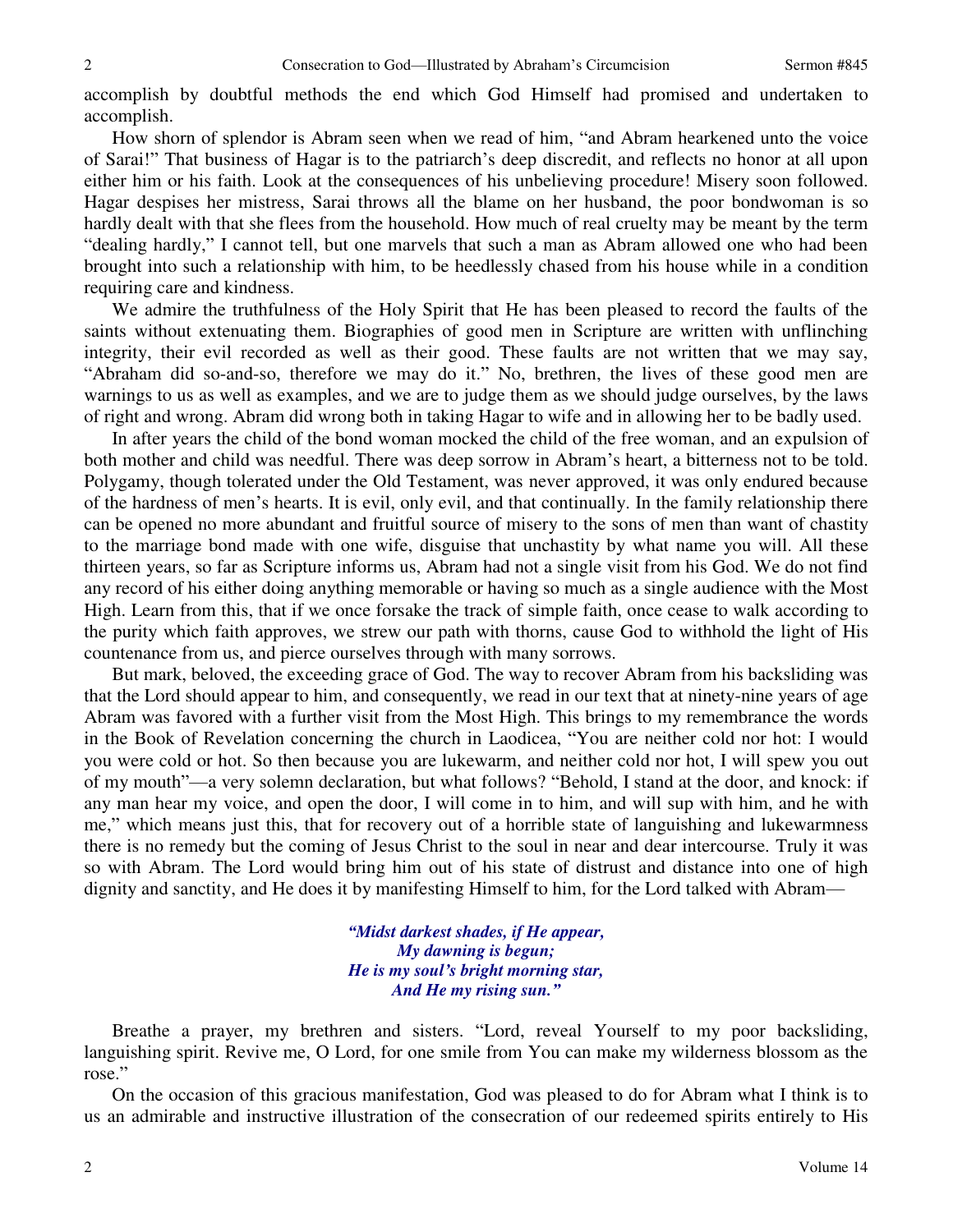service. I shall, this morning, as God may help me, first lead you to observe *the model of the consecrated life,* secondly, *the nature of the higher life,* and thirdly, *its results.*

**I.** First, then, let us notice in the words of God to Abram, THE MODEL OF THE SANCTIFIED OR CONSECRATED LIFE.

 Here it is: "I am the Almighty God; walk before me, and be you perfect." For a man to be thoroughly sanctified to the Master's service, he must first *realize the almightiness and all-sufficiency and glory of God.* 

 Brethren, the God whom we serve fills all things, and has all power and all riches. If we think little of Him we shall render little trust to Him, and consequently little obedience, but if we have grand conceptions of the glory of God, we shall learn to confide in Him most thoroughly, we shall receive mercies from Him most plentifully, and we shall be moved to serve Him most consistently.

 Sin, at the bottom of it, very frequently has its origin in low thoughts of God. Take Abram's sin, he could not see how God could make him the father of many nations when Sarai was old and barren. Hence his error with Hagar. But if he had remembered what God now brings to his recollection, that God is El Shaddai, the all-sufficient One, he would have said, "No, I will remain true to Sarai, for God can effect His own purposes without my taking tortuous means to accomplish them. He is all-sufficient in Himself, and not dependent upon creature strength. I will patiently hope, and quietly wait to see the fulfillment of the Master's promises."

 Now, as with Abram, so with you, my brethren and sisters. When a man is in business difficulties, if he believes that God is all-sufficient to carry him through them, he will not practice any of the common tricks of trade, nor degenerate into that shiftiness which is so usual among commercial men. If a man believes, being poor, that God is a sufficient portion for him, he will not grow envious of the rich or discontented with his condition. The man who feels that God is an all-sufficient portion for his spirit, will not look for pleasure in the pursuits of vanity, he will not go with the giddy multitude after their vain mirth. "No," says he, "God has appeared unto me as God all-sufficient for my comfort and my joy. I am content as long as God is mine. Let others drink from broken cisterns if they will, I dwell by the overflowing fountain, and am perfectly content."

 O beloved, what glorious names our Lord deservedly wears! Whichever of His names you choose to dwell upon for a moment, what a mine of wealth and meaning it opens up to you! Here is this name, "El Shaddai," "El," that is, "the strong one," for infinite power dwells in JEHOVAH. How readily may we who are weak become mighty if we draw upon Him! And then, "Shaddai," that is to say, "the unchangeable, the invincible." What a God we have then, who knows no variableness, neither shadow of turning, against whom none can stand! "El," strong, "Shaddai," unchangeable in His strength, always therefore strong in every time of need, ready to defend His people, and able to preserve them from all their foes.

 Come, Christian, with such a God as this why need you abase yourself to win the good word of the wicked man? why gad you abroad to find earthly pleasures where the roses are always mixed with thorns? Why need you to put your confidence in gold and silver, or in the strength of your body, or in aught that is beneath the moon? You have El Shaddai to be yours. Your power to be holy will much depend upon your grasping with all the intensity of your faith the cheering fact that this God is your God forever and ever, your daily portion, your all-sufficient consolation. You dare not, can not, will not, wander into the ways of sin when you know that such a God is your Shepherd and Guide.

 Following up this model of the consecrated life, notice the next words*—"walk before me."* This is the style of life which characterizes true holiness, it is a walking before God. Ah! brethren, Abram had walked before Sarai, he had paid undue respect to her views and wishes, he had walked, too, in the sight of his own eyes and the inclinations of his own heart when he was allied to Hagar, but now the Lord gently rebukes him with the exhortation, "Walk before me." It is remarkable that on the former divine visit to the patriarch (which we tried to interpret last Lord's-day), the Lord's message was "Fear not." He was then, as it were, but a child in spiritual things and the Lord gave him comfort, for he needed it.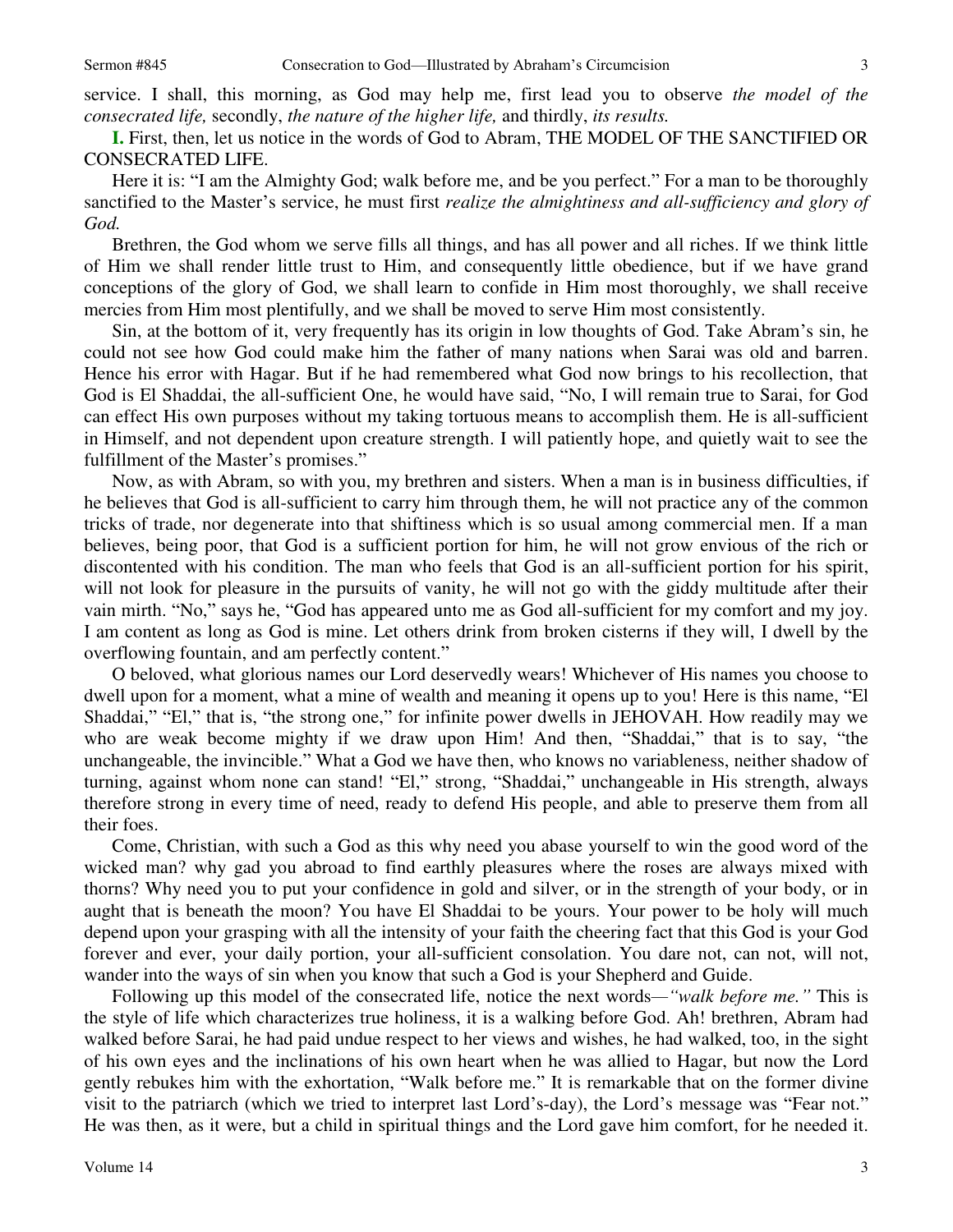He is now grown into a man, and the exhortation is practical and full of activity—"walk." The Christian man is to put out and use the strength and grace which he has received. The pith of the exhortation lies in the last words, *"Walk before me,"* by which I understand a habitual sense of the presence of God, or doing the right thing and shunning the wrong, out of respect to the will of God, a consideration of God in all actions, public and private. Brethren, I deeply regret when I see Christian men, even in religious societies, in their calculations leaving out the greatest item in the whole calculation—namely, the divine element, the divine power and faithfulness.

 Of the most of mankind I may say, without being censorious, that if there were no God their course of action would not be different from what it is, for they do not feel themselves either restrained or compelled by any sense of the divine presence. "The transgression of the wicked says within my heart, that there is no fear of God before his eyes."

 But this is the mark of the truly sanctified man of God, that he lives in every place as standing in the presence chamber of the divine Majesty, he acts as knowing that the eye which never sleeps are always fixed on him. His heart's desire is that he may never do the wrong thing, because he has respect to worldly greatness, and may never forget the right thing, because he is in evil company, but may reckon that God being everywhere, he is always in company where it would be impudent rebellion to sin. The saint feels that he must not, dare not, transgress, because he is before the very face of God. This is the model of the sanctified character, for a man to realize what the Lord is, and then to act as in the immediate presence of a holy and jealous God.

 The next words are, *"and be you perfect."* Brethren, does this mean absolute perfection? I shall not controvert the belief of some, that we may be absolutely perfect on earth. Freely do I admit that the model of sanctification is perfection. It were inconsistent with the character of God for Him to give us any other than a perfect command, and a perfect standard. No law but that of absolute perfection could come from a perfect God, and to give us a model that were not absolutely perfect, were to ensure to us superabundant imperfections, and to give us an excuse for them. God sets before His servants no rule of this kind, "Be as good as you can," but this, "Be you perfect, even as your Father which is in heaven is perfect."

 Has any man ever attained to it? Truly we have not, but for all that, every Christian man aims at it. I would far rather my child had a perfect copy to write by, though he might never write equal to it, than that he should have an imperfect copy set before him, because then he would never make a good writer at all. Our heavenly Father has given us the perfect image of Christ to be our example, His perfect law to be our rule, and it is for us to aim at this perfection in the power of the Holy Spirit, and like Abram, to fall upon our faces in shame and confusion of face, when we recollect how far we have come short of it.

 Perfection is what we wish for, pant after, and shall at the last obtain. We do not want to have the law toned down to our weakness. Blessed be God, we delight in the perfection of that law. We say with Paul, "The law is holy, and just, and good, but I am carnal, sold under sin." The will of God is that which we would be conformed unto, and if we who are believers had but one wish, and it could be granted to us at once, it should be this, to make us perfect in every good work to do His will, working in us that which is well-pleasing in His sight.

 However, the word, "perfect," as I have said, bears commonly the meaning of "upright," or "sincere"—"walk before me, and be you sincere." No double dealing must the Christian man have, no playing fast and loose with God or man, no hypocritical professions, or false principles. He must be as transparent as glass, he must be a man in whom there is no guile, a man who has cast aside deceit in every shape, who hates it, and loathes it, and walks before God, who sees all things with absolute sincerity, earnestly desiring in all things, both great and small, to commend himself to the conscience of others as in the sight of the Most High.

 Brethren, here is the model of the consecrated life. Do you long to attain it? I am sure every soul that is moved by God's grace will do so. But if your feeling about it is like mine, it will be just that of Abram in the text, "Abram fell on his face before the Lord." For oh, how far short we have come of this! We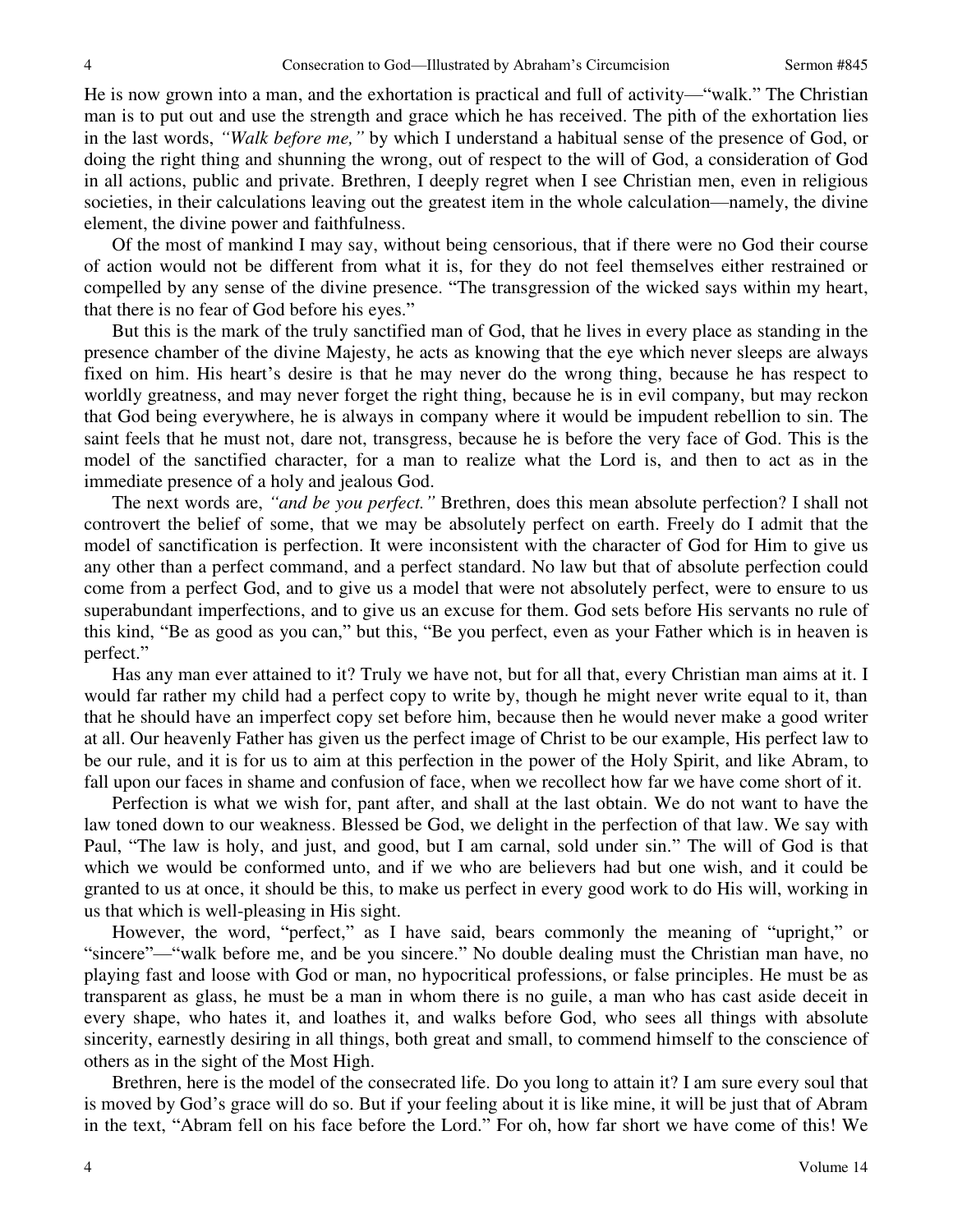have not always thought of God as all-sufficient, we have been unbelieving. We have doubted Him here, and doubted Him there. We have not gone to work in this world as if we believed the promise, "I will never leave you, nor forsake you." We have not been satisfied to suffer, or to be poor, and we have not been content to do His will without asking questions. We might often have had addressed to us the rebuke, "Is the LORD'S hand waxed short? Is his arm shortened at all? Is his ear heavy, that he cannot hear?"

 Brethren, we have not always walked before the Lord. If one may speak for the rest, we do not always feel the presence of God as a check to us. There are angry words perhaps at the table, there is wrong-doing in the place of business, there are carelessness, worldliness, pride, and I know not what beside of evil to mar the day's labor, and when we come back at night we have to confess, "I have gone astray like a lost sheep, I have forgotten my Shepherd's presence. I have not always spoken and acted as if I felt that You were always looking upon me." Thus it has come to pass that we have not been perfect.

 I feel ready to laugh, not the laugh of Abram, but that of thorough ridicule, when I hear people talk about their being absolutely perfect. They must be of very different flesh and blood from us, or rather they must be great fools, full of conceit, and utterly ignorant of themselves, for if they did but look at a single action, they would find specks in it, and if they examined but one single day, they would perceive something in which they fell short, if there were nothing in which they had transgressed. You see your model, brethren, study it in the life of Christ, and then press forward to it with the zeal of the apostle who said, "Not as though I had already attained, either were already perfect: but I follow after, if that I may apprehend that for which also I am apprehended of Christ Jesus. Brethren, I count not myself to have apprehended: but this one thing I do, forgetting those things which are behind, and reaching forth unto those things which are before, I press toward the mark for the prize of the high calling of God in Christ Jesus."

**II.** Secondly, THE NATURE OF THIS CONSECRATION as illustrated in this chapter. On each point briefly.

*Genuine spiritual consecration begins with communion with God*. Note the third verse—"Abram fell on his face, and God talked with him." By looking at Christ Jesus, His image is photographed upon our mind, and we are changed from glory to glory, as by the presence of the Lord. Distance from God's presence always means sin, holy familiarity with God engenders holiness. The more you think of God, the more you meditate upon His works, the more you praise Him, the more you pray to Him, the more constantly you talk with Him, and He with you, by the Holy Ghost, the more surely are you upon the road to thorough consecration to His cause.

 The next point in the nature of this consecration is that *it is fostered by enlarged views of the covenant of grace*. Read on, "As for me, behold my covenant is with you, and you shall be a father of many nations." This is said to help Abram to walk before God and to be perfect, from which we conclude that to grow in sanctification, a man should increase in knowledge, and also in the tenacity of the faith which grasps the covenant which God has made with Christ for His people, which is, "Ordered in all things and sure." With your Bibles open, notice attentively that Abram was refreshed as to *his own personal interest in the covenant.* Note the second personal pronoun, how it is repeated, "As for me, behold, my covenant is with *you,* and *you* shall be a father of many nations." Take the sixth verse, "I will make *you* exceedingly fruitful, and I will make nations of *you,* and kings shall come out of *you*. And I will establish my covenant between me and *you,* and your seed after *you* . . . to be a God unto *you,* and to your seed after *you."* 

 Thus Abram has the covenant brought home to himself, he is made to feel that he has a part and a lot therein. If you are ever to be sanctified unto God's service, you must get a full assurance of your interest in all the covenant provisions. Doubts are like wild boars of the wood, which tear up the flowers of sanctification in the garden of the heart, but when you have in your soul a God-given assurance of your interest in the precious blood of Jesus Christ, then shall the foxes which spoil the vines be hunted to death, and your tender grapes shall give a good smell. Cry to God, beloved brethren and sisters, for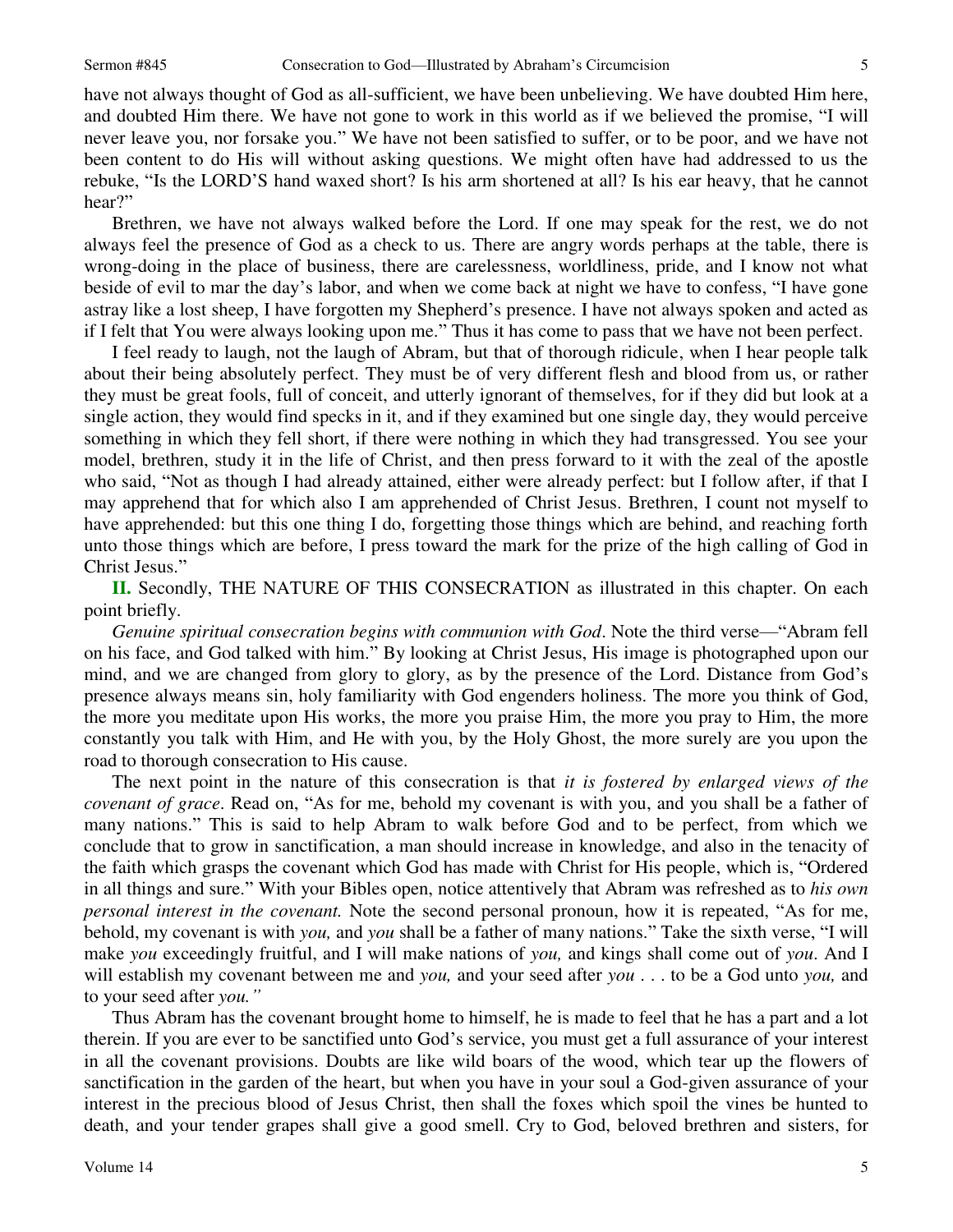strong faith to, "Read your title clear to mansions in the skies." Great holiness must spring from great faith. Faith is the root, obedience the branch, and if the root decays the branch cannot flourish. Ask to know that Christ is yours, and that you are His, for here you will find a fountain to water your consecration and make it yield fruit to Christ's service. Some professors act as if this were not the case. They foment their doubts and fears in order to perfect holiness. I have known Christians, when they are conscious that they have not lived as they ought to live, begin to doubt their interest in Christ, and as they say, humble themselves in order to reach after fuller sanctification of life. That is to say, they starve themselves in order to grow strong, they throw their gold out of the window in order to become rich, they pull up the very foundation stone of their house to make it stand secure.

 Beloved believer, sinner as you are, backslider as you are, still believe in Jesus, let not a sense of sin weaken your faith in Him. He died for sinners, "in due time Christ died for the ungodly." Cling to that cross still, the more furious the storm the more need of the life-buoy—never leave it, but make your hold firmer. Confide alone in the virtue of that precious blood, for thus only will you slay your sins and advance in holiness. If you say within your heart, "Jesus cannot save such a one as I am, if I had marks and evidences of being God's child, I could then trust Jesus," you have cast away your shield, and the darts of the tempter will wound you terribly. Cling to Jesus even when it is a question of whether you have a grain of grace in your hearts. Believe that He died for you, not because you are consecrated or sanctified, but died for you as sinners, and saves you as sinners. Never lose your simple trust in the Crucified, for only by the blood of the Lamb can you overcome sin and be made fit for the Lord's work.

 Note in reading these words, how this covenant is revealed to Abram peculiarly as *a work of divine power.* Note the run of the passage, "I *will* make my covenant between me and you." "I *will* make you fruitful." "I *will* establish my covenant." "I *will* give unto you." "I *will* be your God," and so on. Oh! those glorious "wills" and "shalls."

 Brethren, you cannot serve the Lord with a perfect heart until first your faith gets a grip of the divine "will" and "shall." If my salvation rests upon this poor, puny arm, upon my resolves, my integrity, and my faithfulness, it is shipwrecked forever, but if my eternal salvation rests upon the great arm which bears up the universe, if my soul's safety is altogether in that hand that wheels the stars along, then blessed be His name, it is safe and well, and now, out of love to such a Savior I will serve Him with all my heart. I will spend and be spent for Him who has thus graciously undertaken for me. Mark this, brethren; be very clear about it, and ask to have the divine working made apparent to your soul, for that will help you to be consecrated to God.

 Further, Abraham had a view of the covenant *in its everlastingness*. I do not remember that the word "everlasting" had been used before in reference to that covenant, but in this chapter we have it over and over again. "I will establish my covenant for an everlasting covenant." Here is one of those grand truths which many of the babes in grace have not as yet learned, namely, that the blessings of grace are blessings not given today to be taken back tomorrow, but eternal blessings.

 The salvation which is in Christ Jesus is not a salvation which will belong to us for a few hours, while we are faithful to it, and will then be taken away, so that we shall be left to perish. God forbid, "He is not a man that he should lie, nor the son of man that he should repent." "I am God," He says, "I change not: therefore you sons of Jacob are not consumed." When we put ourselves into the hands of Christ, we do not confide in a Savior who might allow us to be destroyed, but we rest in one who has said, "I give unto my sheep eternal life, and they shall never perish, neither shall any pluck them out of my hand."

 Instead of the doctrine of the security of the saints leading to negligence of life, you will find that on the contrary, where it is thoroughly well received in the heart by the power of the Holy Ghost, it begets such a holy confidence in God, such a flaming gratitude to Him, that it is one of the best incentives to consecration. Treasure up these thoughts, dear brethren, and if you would grow in grace and in conformity to Christ, endeavor to perceive your personal interest in the covenant, the divine power which guarantees its fulfillment, and the everlastingness of its character.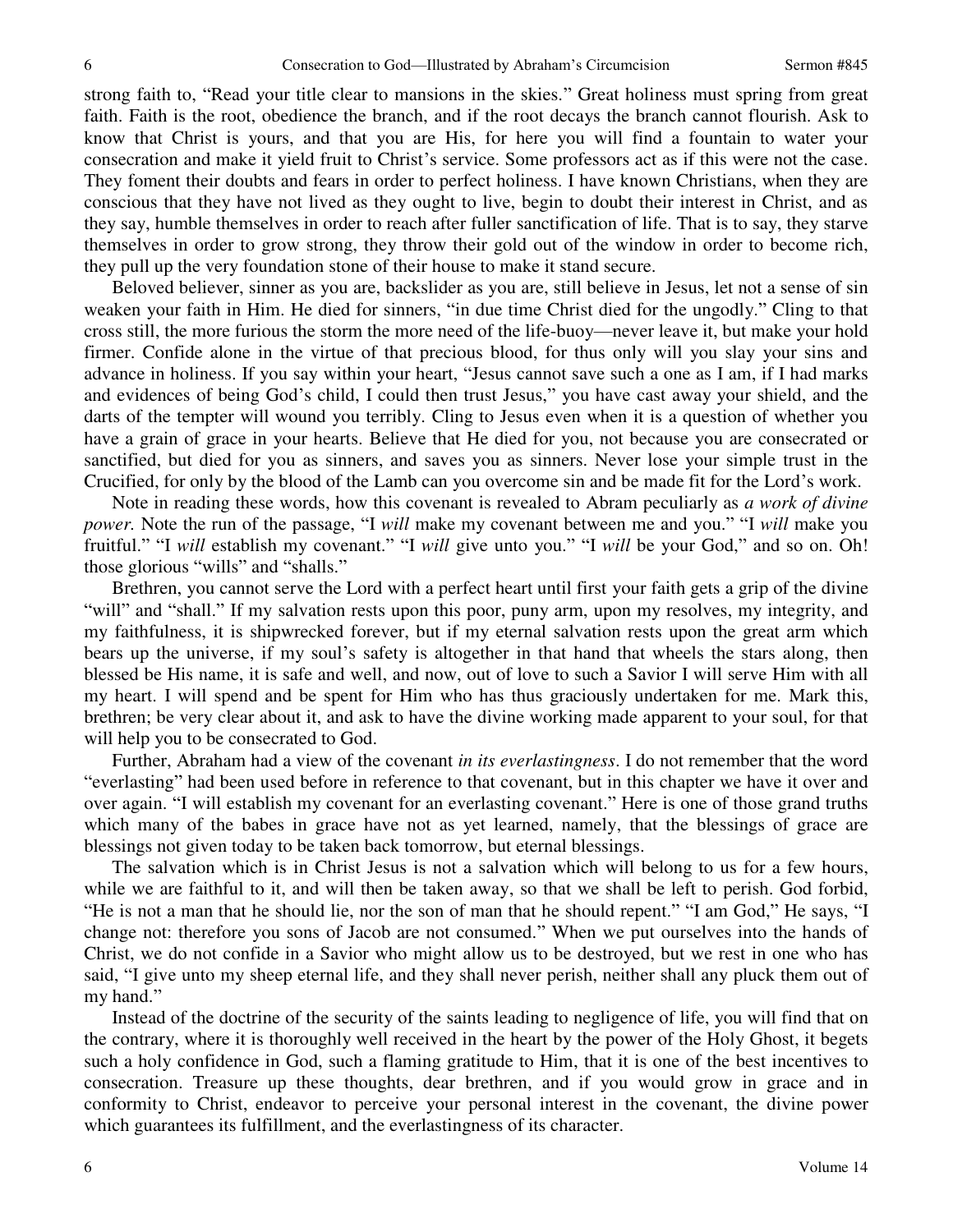In considering the nature of this consecration, I would observe next, that *they who are consecrated to God are regarded as new men.* The new manhood is indicated by the change of name—he is called no longer Abram, but Abraham*,* and his wife is no longer Sarai, but Sarah. You, beloved, are new creatures in Christ Jesus. The root and source of all consecration to God lies in regeneration. We are "born again," a new and incorruptible seed is placed within us which "lives and abides forever." The name of Christ is named upon us, we are no longer called sinners and unjust, but we become the children of God by faith which is in Christ Jesus.

 Note further that *the nature of this consecration was set forth to Abraham by the rite of circumcision*. It would not be at all fitting or decorous for us to enter into any detail as to that mysterious rite, but it will suffice to say that the rite of circumcision signified the taking away of the filthiness of the flesh. We have the apostle Paul's own interpretation of circumcision in the verses which we read just now in his epistle to the Colossians. Circumcision indicated to the seed of Abraham that there was a defilement of the flesh in man which must forever be taken away, or man would remain impure, and out of covenant with God.

 Now, beloved, there must be, in order to our sanctification to Christ, a giving up, a painful relinquishing of things as dear to us as right eyes and right hands. There must be a denying of the flesh with its affections and lusts. We must mortify our members. There must be self-denial if we are to enter into the service of God. The Holy Spirit must pass sentence of death and cutting away upon the passions and tendencies of corrupt humanity. Much must perish which nature would cherish, but die it must, because grace abhors it.

 Notice, with regard to circumcision, that it was peremptorily ordained that it should be practiced on every male of the race of Abraham, and if it were neglected death followed. So the giving up of sin, the giving up of the body of the filth of the flesh is necessary to every believer. Without holiness no man shall see the Lord. Even the babe in Christ is as much to see death written upon the body of the filth of the flesh as a man who, like Abraham, has reached advanced years and come to maturity in spiritual things. There is no distinction here between the one and the other. "Without holiness no man shall see the Lord," and where a supposed grace does not take away from us a love of sin, it is not the grace of God at all, but the presumptuous conceit of our own vain natures.

 It is often said that the ordinance of baptism is analogous to the ordinance of circumcision; I will not controvert that point, although the statement may be questioned. But supposing it to be, let me urge upon every believer here to see to it that in his own soul he realizes the spiritual meaning both of circumcision and baptism, and then consider the outward rites, for the thing signified is vastly more important than the sign.

 Baptism sets forth far more than circumcision. Circumcision is putting away of the filth of the flesh, but baptism is the burial of the flesh altogether. Baptism does not say, "Here is something to be taken away," but everything is dead, and must be buried with Christ in His tomb, and the man must rise anew with Christ. Baptism teaches us that by death we pass into the new life. As Noah's ark, passing through the death of the old world, emerged into a new world, even so, by a like figure, baptism sets forth our salvation by the resurrection of Christ, a baptism of which Peter says, it is "not the putting away of the filth of the flesh, but the answer of a good conscience toward God."

 In baptism, the man avows to himself and others that he comes by death into newness of life, according to the words of the Holy Spirit, "Buried with him in baptism, wherein also you are risen with him through the faith of the operation of God, who has raised him from the dead." The most valuable point is the spiritual meaning, and on that we experience what it is to be dead to the world, to be dead and buried with Christ, and then to be risen with Him.

 Still, brethren, Abraham was not allowed to say, "If I get the spiritual meaning, I can do without the outward rite." He might have objected to that rite on a thousand grounds a great deal more strong than any which the hesitating have urged against baptism, but he first accepted the rite, as well as the thing which it intended, and straightaway was circumcised, and so I exhort you, men and brethren, to be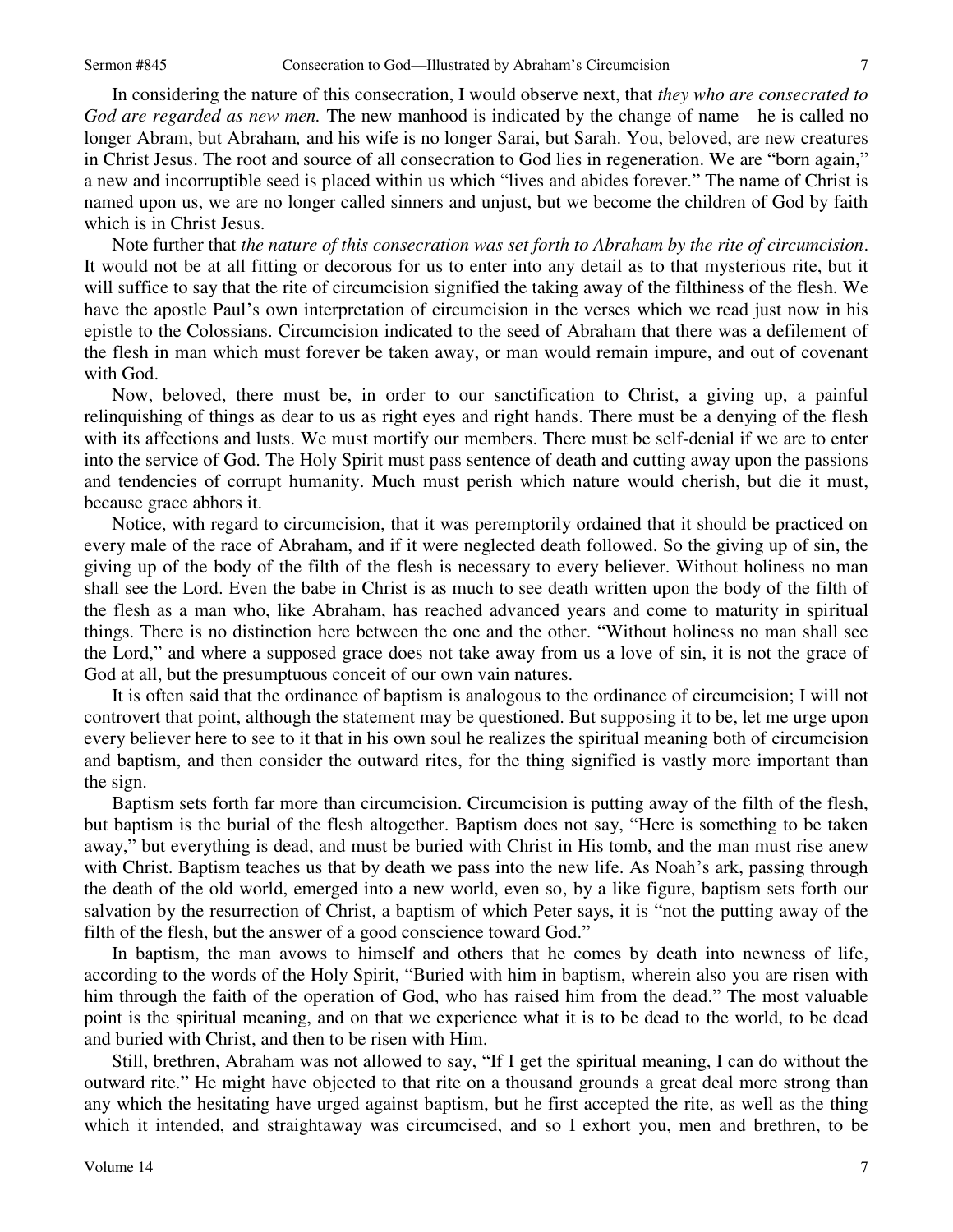obedient to the precept upon baptism, as well as attentive to the truth which it signifies. If you are indeed buried with Christ, and risen with Him, despise not the outward and instructive sign by which this is set forth. "Well," says one, "a difficulty suggests itself as to your views," for an argument is often drawn from this chapter, "that inasmuch as Abraham must circumcise all his seed, we ought to baptize all our children."

 Now, observe the type and interpret it not according to prejudice, but according to Scripture. In the type the seed of Abraham are circumcised, you draw the inference that all typified by the seed of Abraham ought to be baptized, and I do not cavil at the conclusion, but I ask you, who are the true seed of Abraham? Paul answers in Romans 9:8, "They which are the children of the flesh, these are not the children of God: but the children of the promise are counted for the seed." As many as believe in the Lord Jesus Christ, whether they be Jews or Gentiles, are Abraham's seed. Whether eight days old in grace, or more or less, every one of Abraham's seed has a right to baptism.

 But I deny that the unregenerate, whether children or adults, are of the spiritual seed of Abraham. The Lord will, we trust, call many of them by His grace, but as yet they are "heirs of wrath, even as others." At such time as the Spirit of God shall sow the good seed in their hearts, they are of Abraham's believing seed, but they are not so while they live in ungodliness and unbelief, or are as yet incapable of faith or repentance. The answering person in type to the seed of Abraham is, by the confession of everybody, the believer, and the believer ought, seeing he is buried with Christ spiritually, to avow that fact, by his public baptism in water, according to the Savior's own precept and example. "Thus," said Christ, "it becomes us to fulfill all righteousness," as He went down to the River Jordan.

 At the Jordan was He sprinkled? Why go down to a river to be sprinkled? Why went He *down into the water* to be sprinkled? "Us." Did He mean babes? Was He a babe? Was not He, when He said "us," speaking of the faithful who are in Him? "And thus it becomes *us* to fulfill all righteousness," that is, all His saints. But how does baptism fulfill all righteousness? Typically thus—it is the picture of the whole work of Christ. There is His immersion in suffering, there is His death and burial, there is His coming up out of the water represents His resurrection, His coming up the banks of Jordan represents His ascension. It is a typical representation of how He fulfilled all righteousness, and how the saints fulfilled it in Him.

 But, brethren, I did not intend to go so far into the outward sign, because my soul's deepest desire is this, that as Abraham by the outward sign was taught that there was a putting away of the filth of flesh, which must be, or death must follow, so are we taught by baptism that there is an actual death to the world, and a resurrection with Christ, which must be to every believer, however old or however young, or he has not part or lot in the matter of consecration to God, or, indeed, in salvation itself.

**III.** I have a third head, but my time is gone, and, therefore, just these hints. THE RESULTS OF SUCH A CONSECRATION.

 Immediately after God's appearing to Abraham, his consecration was manifest, first, *in his prayer for his family*. "O that Ishmael might live before you!" Men of God, if you are indeed the Lord's, and feel that you are His, begin now to intercede for all who belong to you. Never be satisfied unless they are saved too, and if you have a son, an Ishmael, concerning whom you have many fears and much anxiety, as you are saved yourself, never cease to groan out that cry, "O that Ishmael might live before you!"

 The next result of Abraham's consecration was, that he *was most hospitable to his fellow men*. Look at the next chapter. He sits at the tent door, and three men come to him. The Christian is the best servant of humanity in a spiritual sense. I mean that for his Master's sake he endeavors to do good to the sons of men. He is of all men the first to feed the hungry and to clothe the naked, and as much as lies in him to do good unto all men, especially unto such as are of the household of faith.

 The third result was, *Abraham entertained the Lord Himself,* for among those three angels who came to his house was the King of kings, the infinite One. Every believer who serves his God does, as it were, give refreshment to the divine mind. I mean this, God took an infinite delight in the work of His dear